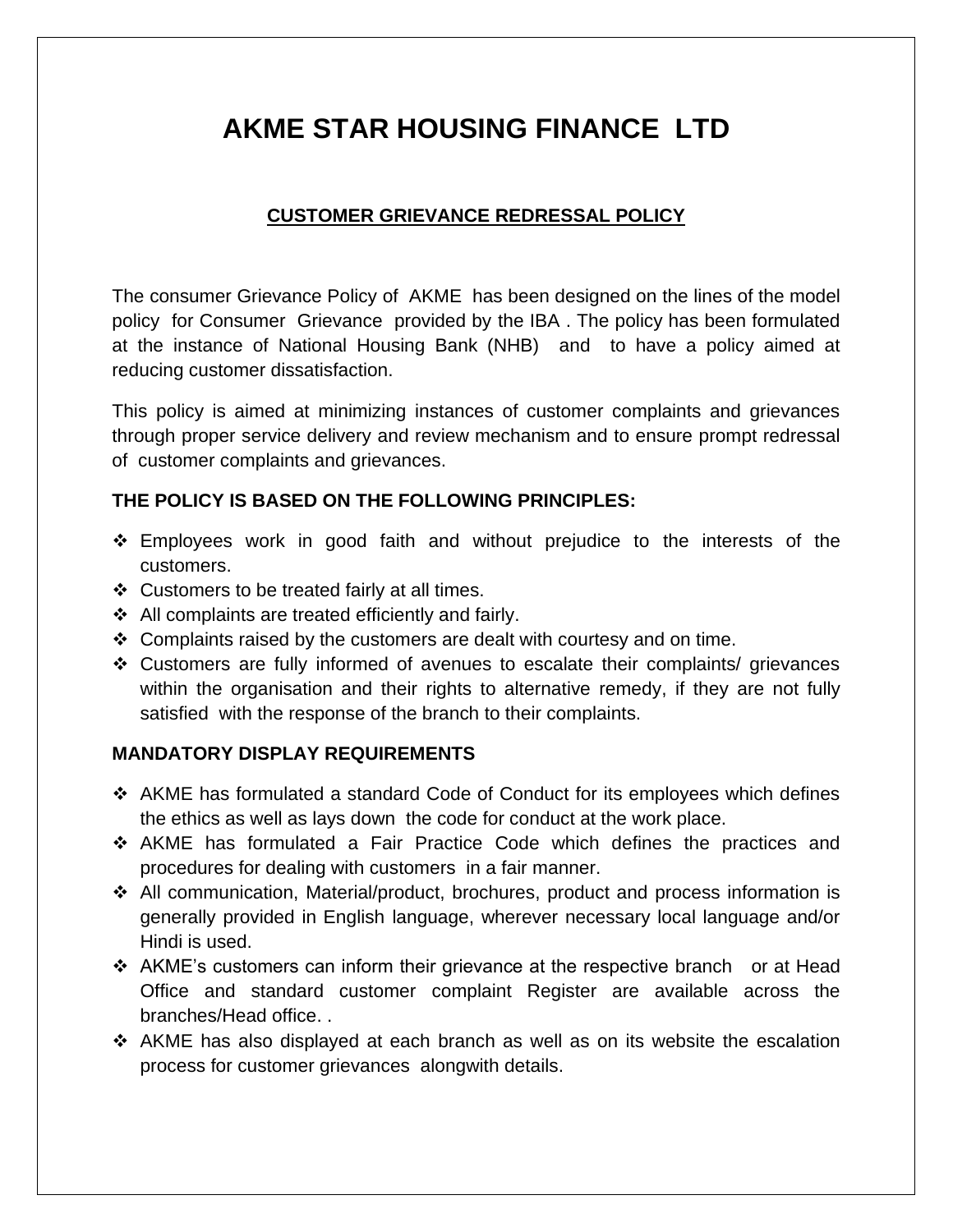#### **CONSUMER GRIEVANCE REDRESSAL COMMITTEE**

AKME has formed a Consumer Grievance Redressal Committee (CGRC) consisting of the Managing Director and two senior Managers. The CGRC would have the following functions:

- ❖ Regularly meet and review the position of complaints received and action taken on various complaints.
- ❖ Formulate standard responses and corrective action to reduce the incidence of complaints
- ❖ Evaluate feed back on quality of customer service received from various quarters.
- $\div$  Ensure that all regulatory instruction regarding customer service are followed.
- ❖ Review unresolved complaints/ grievances and offer their advice/ corrective action.
- ❖ Monitor the type of grievances / complaints received and put in place training and corrective practices to reduce complaints.

#### **RESOLUTION OF GRIEVACNES**

- ❖ AKME operates in a centralized manner with branches reporting direct to Head Office. The retail lending activity is being managed by branches (Retail Offices) independently. Hence customers would normally approach branches for their grievance/ Complaint redressal . The retail office in charge (ROIC) shall be the first contact for consumer grievance.
- ❖ The ROIC shall endeavour to address the complaints at the branch level itself.
- ❖ ROIC may refer the case to Head Office for guidance/ support.
- ❖ Customers may contact the CGRC in case their grievance / complaints remain unattended satisfactorily . The CGRC coordinator (Nodal Officer) at the Head Office would attend to complaints received at HO and take necessary action on the grievance /complaint after taking necessary inputs from the branches.
- ❖ Customers may also contact the Co-ordinator of the CGRC directly with their grievance/ complaints.
- ❖ AKME endeavours to dispose off complaints with reasonable time and regular monitoring of ageing of the pending cases is being taken.
- ❖ All written complaints are responded with action taken/ clarification in writing to customer.
- ❖ All complaints received at Head Office are being logged and monthly reporting of the status of the Complaints/ grievances is made to the CGRC with ageing of unattended complaints. Branches also maintaining register of complaints received at their end.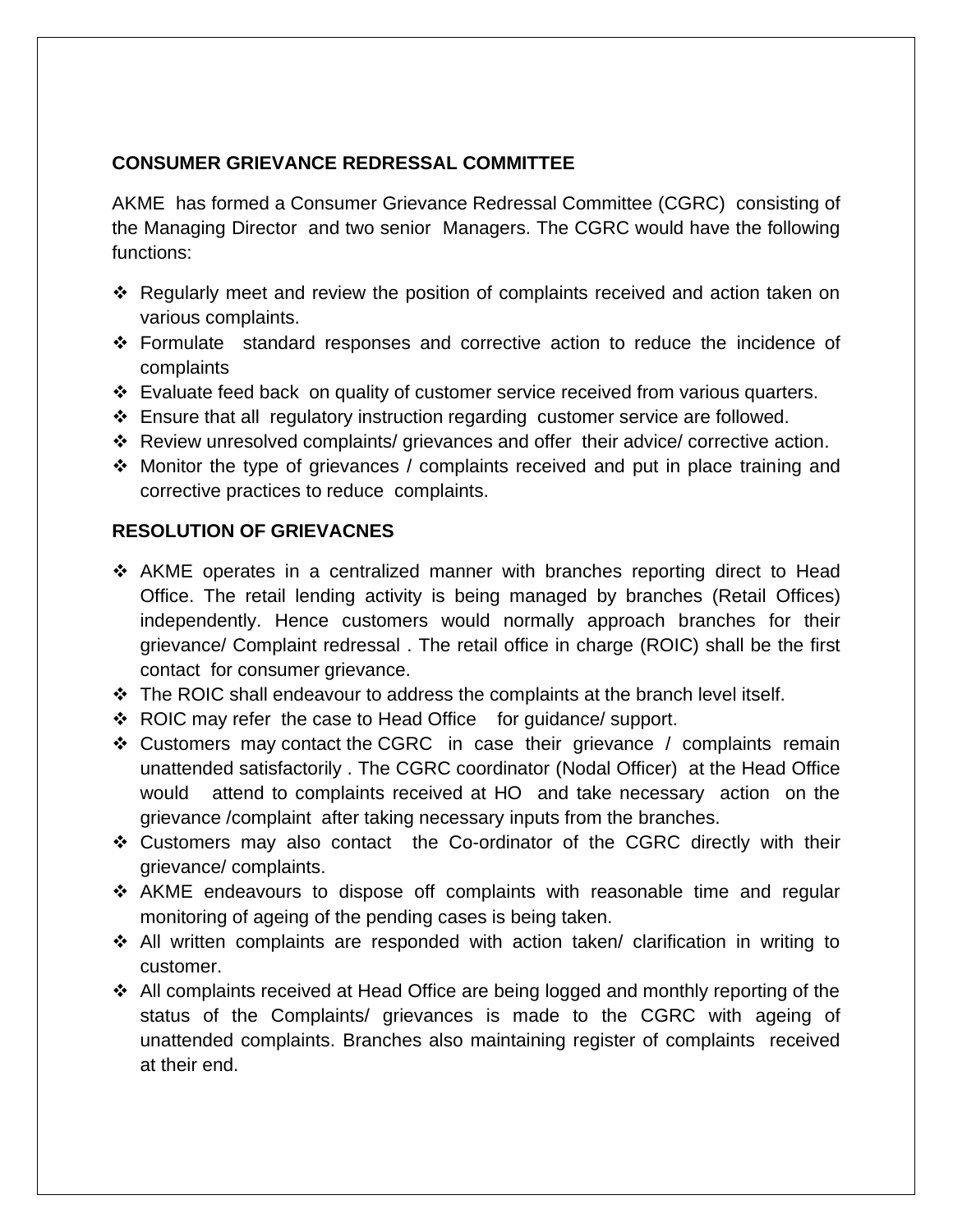❖ AKME provides regular training to its staff through internal communication for handling customer complaints.

In case after escalation of the matter if customer is still not satisfied or if his queries are not resolved within a reasonable time then he may approach the National Housing Bank at the following address:

National Housing Bank Department of Regulation and Supervision (Complaint Redressal Cell) 4<sup>th</sup> Floor, Core 5A, India Habitat Centre, Lodhi Road New Delhi-110003

The complainant can also approach the Complaint Redressal Cell by lodging its complaint at the link **[http://grids.nhbonline.org.in.](http://grids.nhbonline.org.in/)**